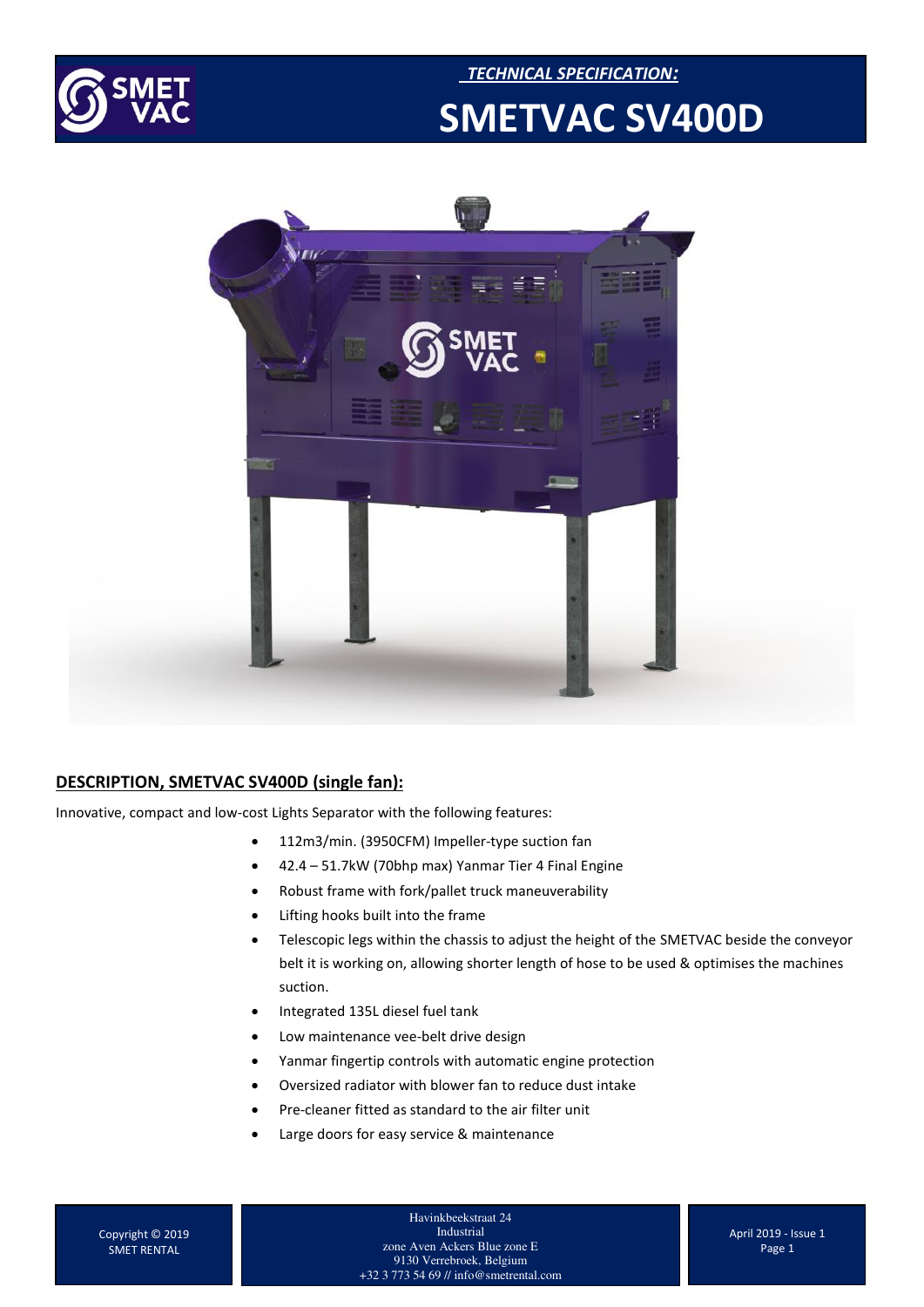

# **EXAMPLE 2018 CONTROLLER SMET**<br> **SMETVAC SV400D**

#### **DIMENSIONS AND WEIGHT:**

- 
- 
- 
- 

#### **CAPACITIES:**

- Diesel tank capacity:  $-$  135L (35.6 US gal)
- Impeller Speed (max): 2400 rpm
- 
- Length:  $-2.180m (7' 2'')$
- Width:  $1.700m (5' 7'')$
- $Height: -1.523m (4' 12'')$
- Weight: 1610 Kg (3,550lbs)
	-
	-
- Fan Displacement (max):  $-112m<sup>3</sup>/min$  (3950CFM)

#### **POWER UNIT AND DRIVE:**

- 
- 
- 
- 
- 
- Engine: The Contract of the Vanmar 4TNV98C
	- Engine power: 42.4 51.7kW (70bhp max)
	- Engine speed:  $-2500$  rpm (max.)
	- Pulleys: 250mm SPB 2-Groove & 200mm SPB 2-Groove
	- Belts: SPB 16N 1300



Copyright © 2019 SMET RENTAL

Havinkbeekstraat 24 Industrial zone Aven Ackers Blue zone E 9130 Verrebroek, Belgium +32 3 773 54 69 // info@smetrental.com

April 2019 - Issue 1 Page 2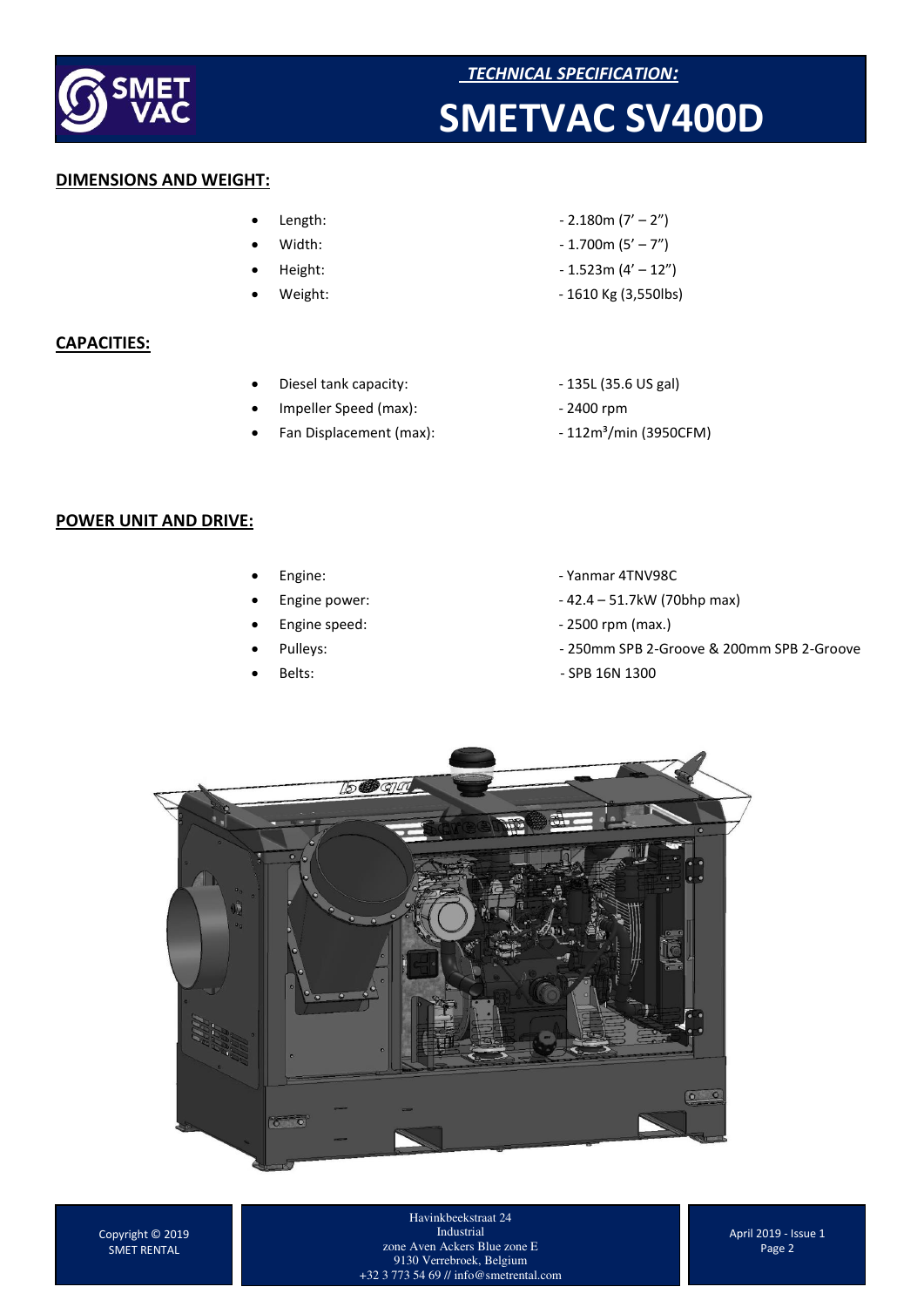

### **SMETVAC SV400D**

#### **ELECTRICS**

- Emergency stops:  $-3$ no.
- 
- 
- 
- 
- Chassis cabling:  $\qquad \qquad -$  Armored cable
- Start Siren: Yes 10 sec delay
- Engine warnings: Low oil pressure
	- High engine temperature
	- Fuel contamination

- Cooled EGER system
- Common rail system
- Direct injection combustion
- ECU integrated control

#### z **ADDITIONAL/SAFETY FEATURES:**

- External belt adjustment points
- Manual or Electronic engine speed adjustment
- Engine safety shutdown systems
- Full safety guarding for nip points
- CE & Tier 4 compliant
- Full range of adjustable vacuum heads to suit all applications

#### **WORKING DIMENSIONS:**





Havinkbeekstraat 24 Industrial zone Aven Ackers Blue zone E 9130 Verrebroek, Belgium +32 3 773 54 69 // info@smetrental.com

April 2019 - Issue 1 Page 3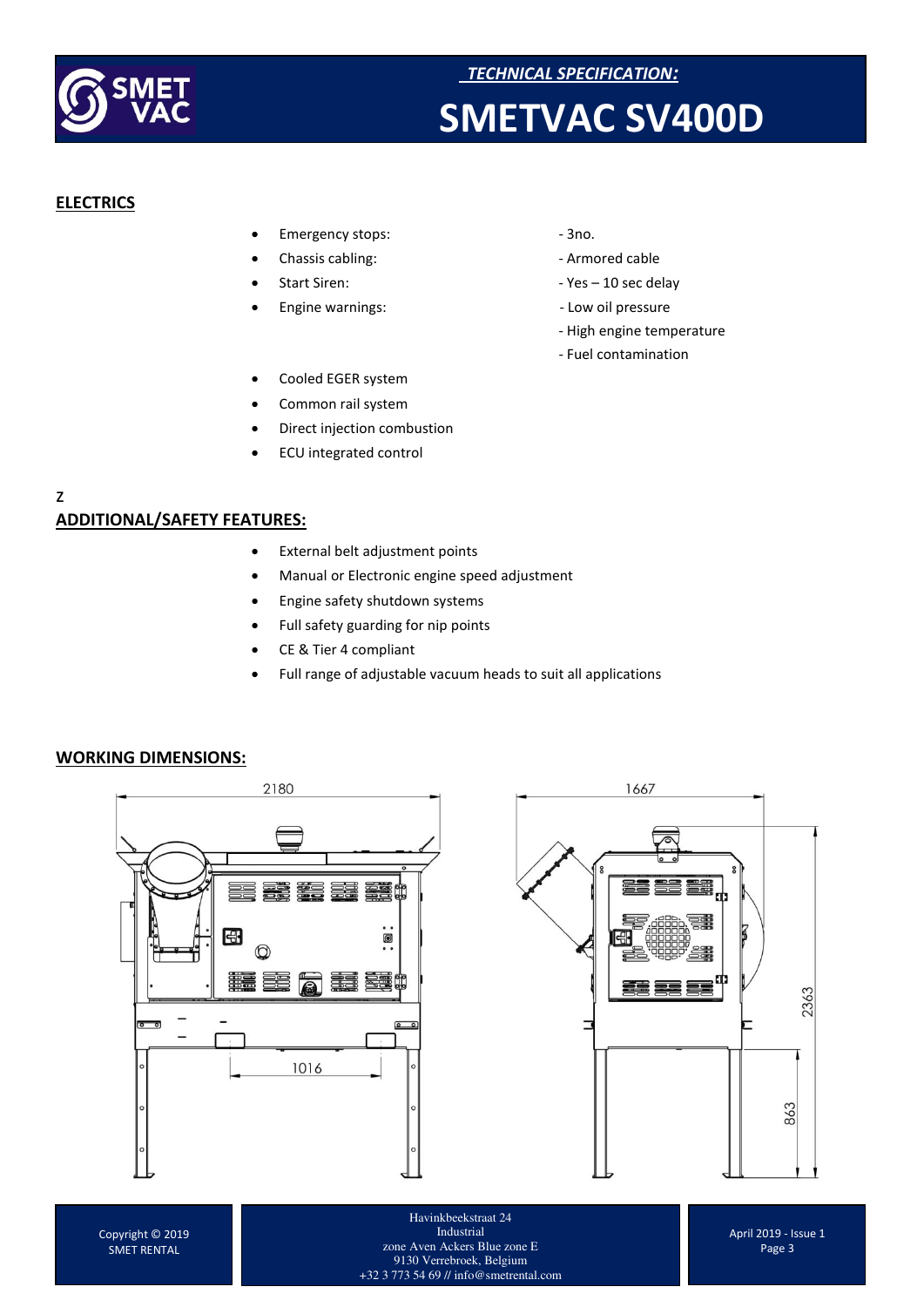





#### **DESCRIPTION SMETVAC SV400DUAL (Dual Fan):**

Innovative, compact and low-cost Lights Separator with the following features:

- 2 off 112m3/min. (3950CFM) Impeller-type suction fans
- 51.6 53.7kW (72bhp max) Yanmar Tier 4 Final Turbo Engine
- Robust frame with fork/pallet truck maneuverability
- Lifting hooks built into the frame
- Telescopic legs within the chassis to adjust the height of the SMETVAC beside the conveyor belt it is working on, allowing shorter length of hose to be used & optimises the machines suction.
- Integrated 225L diesel fuel tank
- Low maintenance vee-belt drive design
- Yanmar fingertip controls with automatic engine protection
- Oversized radiator with blower fan to reduce dust intake
- Pre-cleaner fitted as standard to the air filter unit
- Large doors for easy service & maintenance

Copyright © 2019 SMET RENTAL

Havinkbeekstraat 24 Industrial zone Aven Ackers Blue zone E 9130 Verrebroek, Belgium +32 3 773 54 69 // info@smetrental.com

April 2019 - Issue 1 Page 4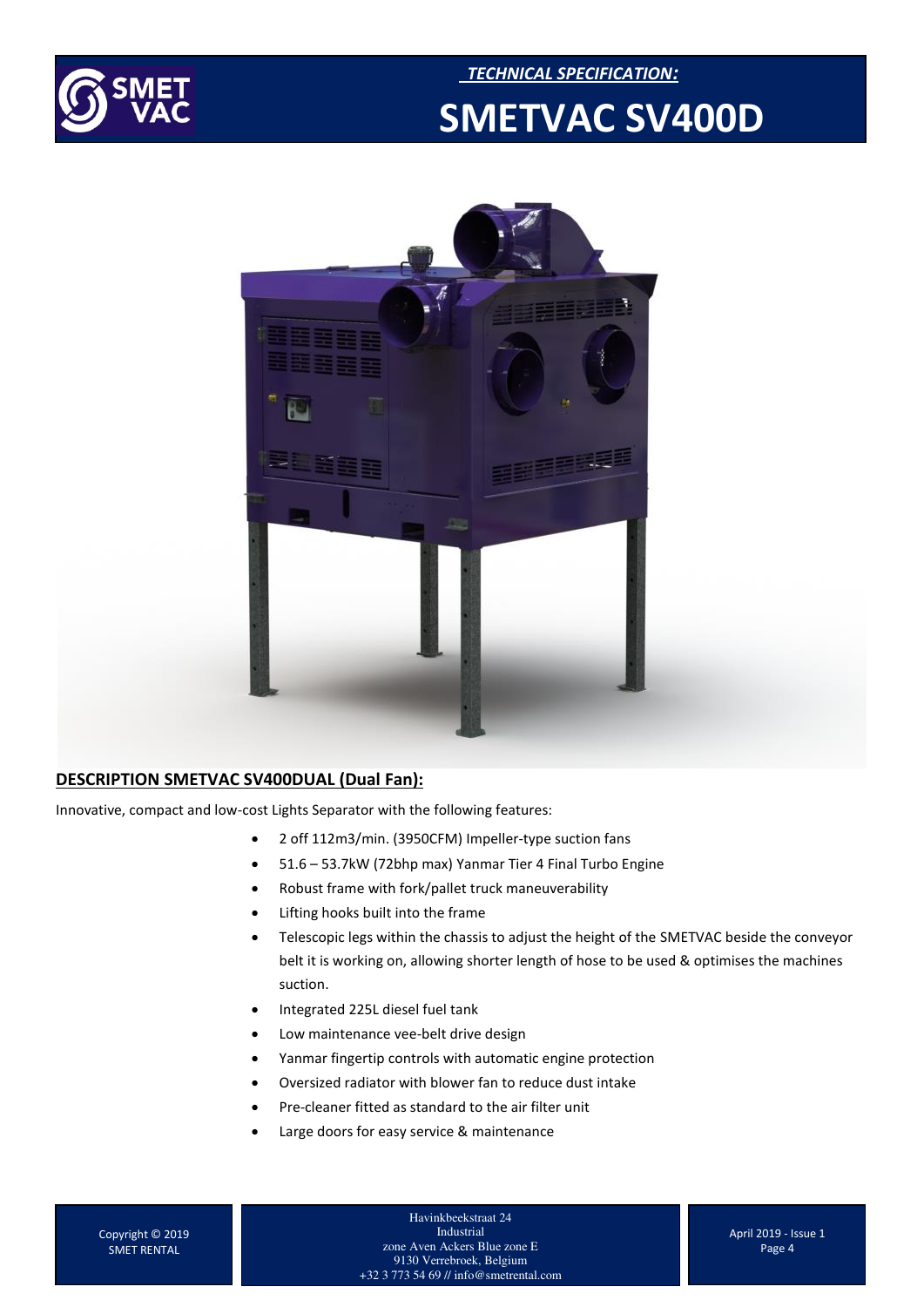

#### *TECHNICAL SPECIFICATION:*

### **SMETVAC SV400D**

### **DIMENSIONS AND WEIGHT:**

- 
- 
- 
- 
- $Length:$   $-2.386m (7' 10'')$
- Width:  $-2.361m (7' 9'')$
- $Height: 2.224m (7' 3'')$ 
	- Weight: 2,900Kg (6,393lbs)

#### **CAPACITIES:**

- Diesel tank capacity:  $-225L (59.4 US gal)$
- Impeller Speed (max): 2400 rpm
- 
- 
- 
- Fan Displacement (max):  $-112m<sup>3</sup>/min$  (3950CFM) X2

#### **POWER UNIT AND DRIVE:**

- 
- 
- 
- 
- 
- Engine: Case Contract Trumber of Turbo Assembly Parameter (Turbo)
	- Engine power: 51.6 53.7kW (72bhp max)
	- Engine speed:  $-$  2500 rpm (max.)
	- Pulleys: 250mm SPB 4-Groove & 200mm SPB 2-Groove
	- Belts: SPB 16N 1800



Havinkbeekstraat 24 Industrial zone Aven Ackers Blue zone E 9130 Verrebroek, Belgium +32 3 773 54 69 // info@smetrental.com